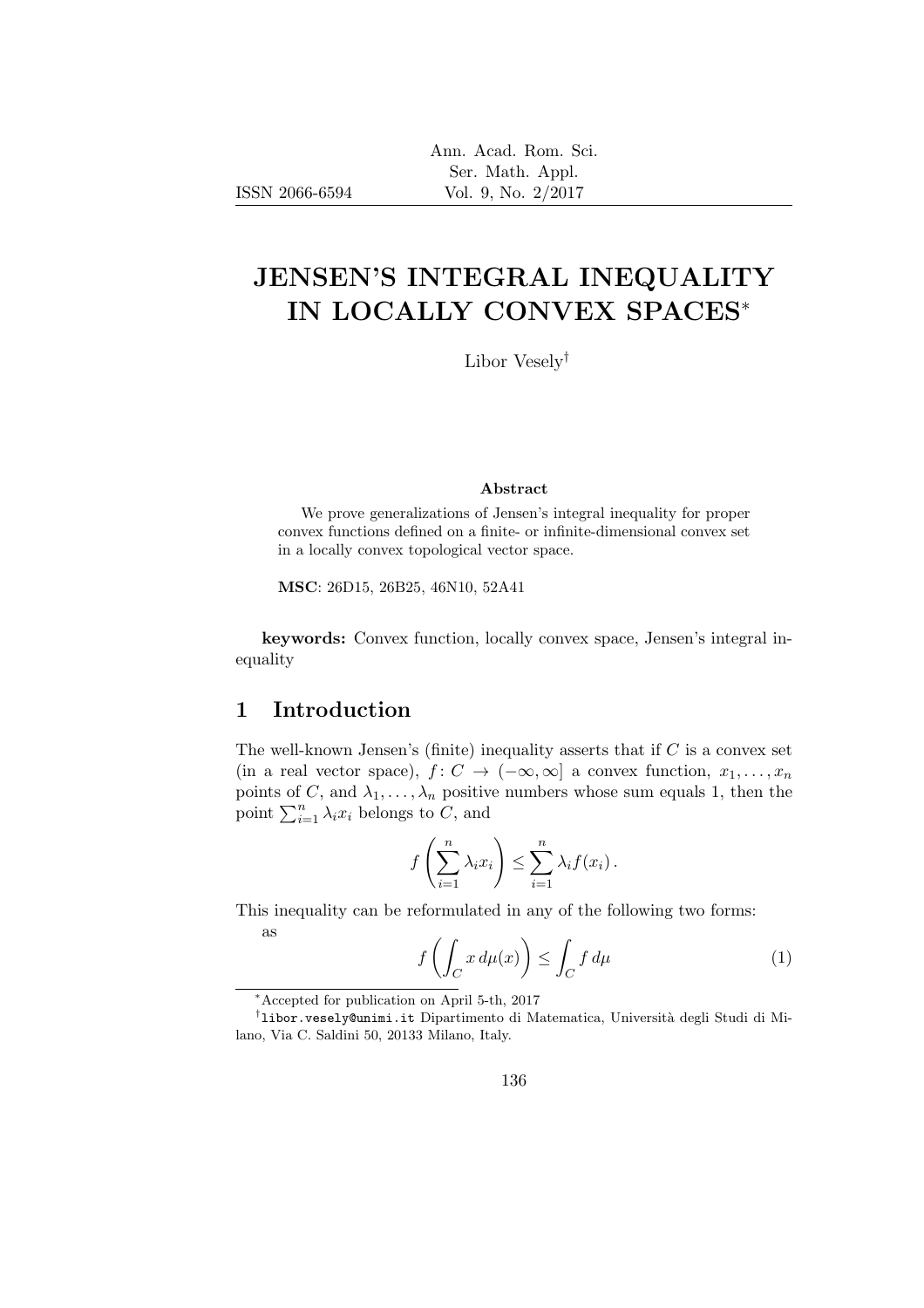where  $\mu$  is the probability measure  $\mu := \sum_{i=1}^n \lambda_i \delta_{x_i}$  on C (here  $\delta_y$  denotes the Dirac measure at  $y$ );

or as

$$
f\left(\int_{\Omega} G \, d\mu\right) \le \int_{\Omega} (f \circ G) \, d\mu \tag{2}
$$

where  $\Omega = \{1, \ldots, n\}$ , the mapping  $G: \Omega \to C$  is given by  $G(i) = x_i$  ( $1 \le i \le n$ ) n), and  $\mu$  is the probability measure on  $\Omega$ , given by  $\mu({i}) = \lambda_i (1 \le i \le n)$ .

By Jensen's integral inequality one usually means an inequality of type (2) where C is an interval of reals and  $\mu$  is a probability measure on some set  $\Omega$ . It can be formulated as follows.

**Jensen's integral inequality.** Let f be a real-valued convex function on an interval  $I \subset \mathbf{R}$ ,  $(\Omega, \mathcal{A}, \mu)$  a probability space, and  $G: \Omega \to I$  a  $\mu$ -integrable function. Then  $\int_{\Omega} G \, d\mu$  belongs to I, the Lebesgue integral  $\int_{I} (f \circ G) \, d\mu$  exists (finite or infinite), and (2) holds.

See e.g. [3, Theorem 2, p. 181], [6, Theorem 1.8.1], [10, Theorem 3.3], or [11, Exercise 22, p. 192] for similar or slightly less general statements.

The aim of the present paper is to provide general versions of the inequalities  $(1)$  and  $(2)$  in which C is a convex set in a locally convex topological vector space. In literature, we have found only one known result in this direction: a multivalued version of Jensen's integral inequality proved in [4] implies, roughly speaking, validity of  $(2)$  when C is an open convex subset of a Banach space, and  $f$  is a continuous convex function (with appropriate assumptions on the mapping  $G$ .

Any of the two versions (1), (2) of Jensen's integral inequality can be easily deduced from the other one. We prefer to prove first the form (1) which is simpler and more convenient from the geometric point of view, and then derive the second form of the theorem. Our proofs use standard techniques of infinite-dimensional Convex Analysis.

## 2 Preliminaries

Throughout the paper, all topological vector spaces (t.v.s., for short) are real and, if not otherwise specified,  $X = (X, \tau)$  is a Hausdorff locally convex t.v.s., and  $(C, \Sigma, \mu)$  is a *convex probability space in X*, that is, a positive measure space such that  $\mu(C) = 1$  and C is a nonempty convex subset of X. As usual,  $\overline{C}$ , aff $(C)$ , and span $(C)$  denote the closure, the affine hull, and the linear span of  $C$ , respectively. The topological dual of  $X$  is denoted by  $X^*$ .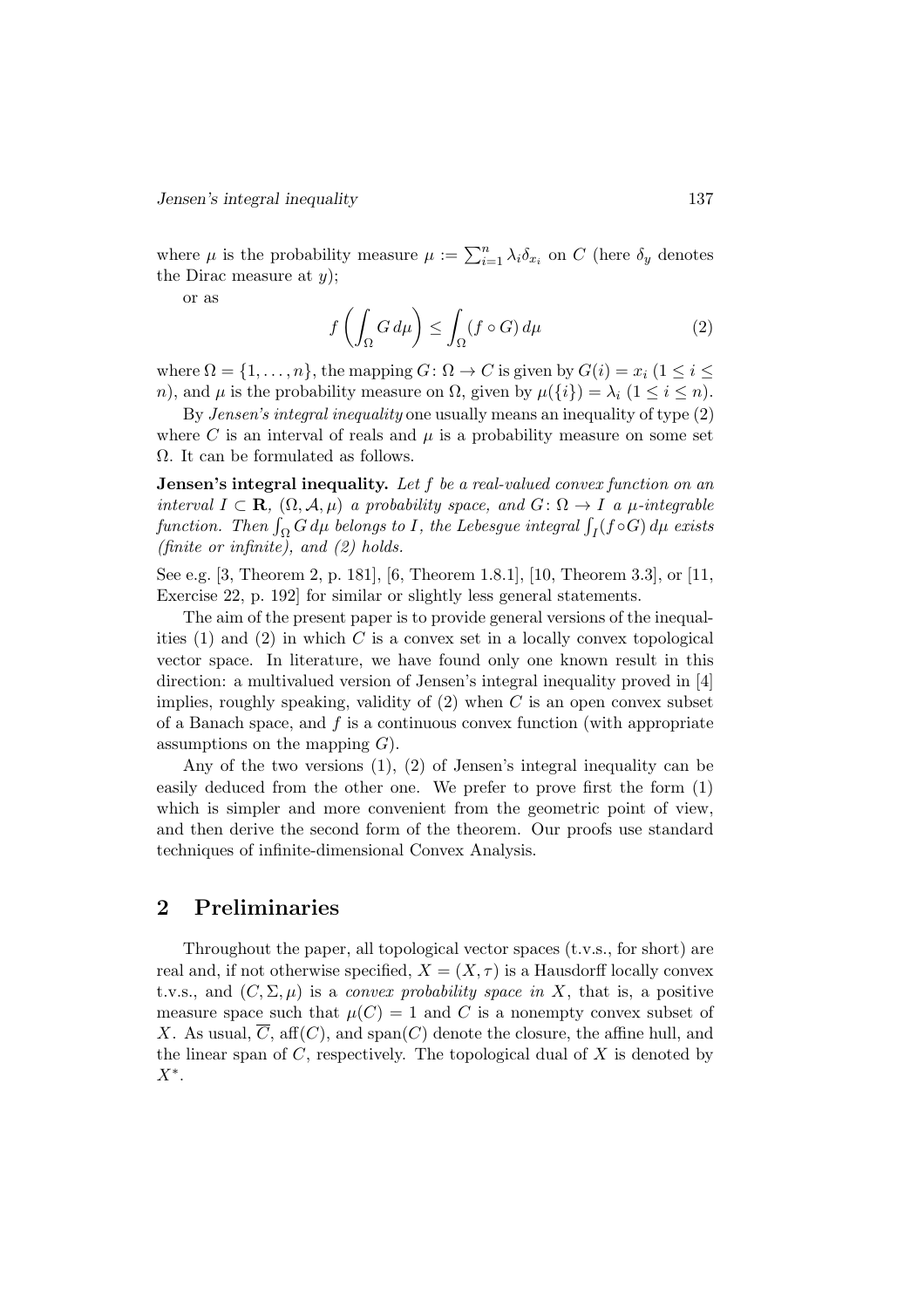By  $\text{eco}(C)$  we denote the *evenly convex hull* of C, that is, the intersection of all open halfspaces containing  $C$ ; and we say that the set  $C$  is evenly *convex* if  $e\text{co}(C) = C$  (cf. [2]). The Hahn-Banach separation theorem easily implies that  $\operatorname{eco}(C) \subset \overline{C}$ , and if C is either closed or open then C is evenly convex.

By  $ri(C)$  we denote the *relative interior* of C, that is, the interior of C in its affine hull. The *dimension* of C is the dimension of aff $(C)$ . It is a well-known fact that every nonempty finite-dimensional convex set C has nonempty relative interior (see, e.g., [1, Theorem 2.4.6]). This fact and an easy application of the Hahn-Banach separation theorem give that

(\*) if C is finite-dimensional and  $x \in \text{aff}(C) \setminus \text{ri}(C)$ , then there exists  $x^* \in X^*$  such that  $\sup x^*(C) \leq x^*(x)$  and  $x^*$  is nonconstant on C.

By  $\mathcal{B}(C)$  we mean the  $\sigma$ -algebra of all relatively  $\tau$ -Borel subsets of C.

Given a function  $f: E \to \overline{\mathbf{R}} := [-\infty, \infty]$  and some  $\alpha \in \overline{\mathbf{R}}$ , we shall use an intuitively clear simplified notation, illustrated by the following particular case:

$$
[f < \alpha] := \{ x \in E : f(x) < \alpha \}.
$$

Pettis integral. Let  $(\Omega, \Sigma, \mu)$  be any probability space. A mapping  $G: \Omega \to$ X is said to be Pettis integrable (or  $\tau$ -Pettis integrable) if for every  $x^* \in X^*$ the composition  $x^* \circ G$  is Legesgue  $\mu$ -integrable and there exists  $z \in X$  such that

$$
\int_{\Omega} (x^* \circ G) d\mu = x^*(z), \quad x^* \in X^*.
$$

Then one defines the *Pettis integral*  $\int_{\Omega} G d\mu := z$ . Since the elements of  $X^*$ separate points of  $X$ , the Pettis integral is unique if it exists.

**Push-forward (or image) of a measure.** Let  $(\Omega, \mathcal{A}, \mu)$  be a probability space,  $(M, \Sigma)$  a measurable space, and  $G: \Omega \to M$  an  $\mathcal{A}$ -to- $\Sigma$  measurable mapping. Then we can define a measure  $\nu$  on  $\Sigma$  by

$$
\nu(A) := \mu(G^{-1}(A)), \quad A \in \Sigma.
$$

This measure is called the *push-forward* (or *image*) of  $\mu$  by  $G$ , and it is often denoted by  $G\#\mu$ . Given a  $\Sigma$ -measurable function  $f: M \to \overline{\mathbf{R}}$ , the Lebesgue integral  $\int_{\Gamma} f \, d\nu$  exists (finite or infinite) if and only if the Lebesgue integral  $\int_{\Omega} (f \circ G) d\mu$  exists; moreover, the two integrals coincide in this case.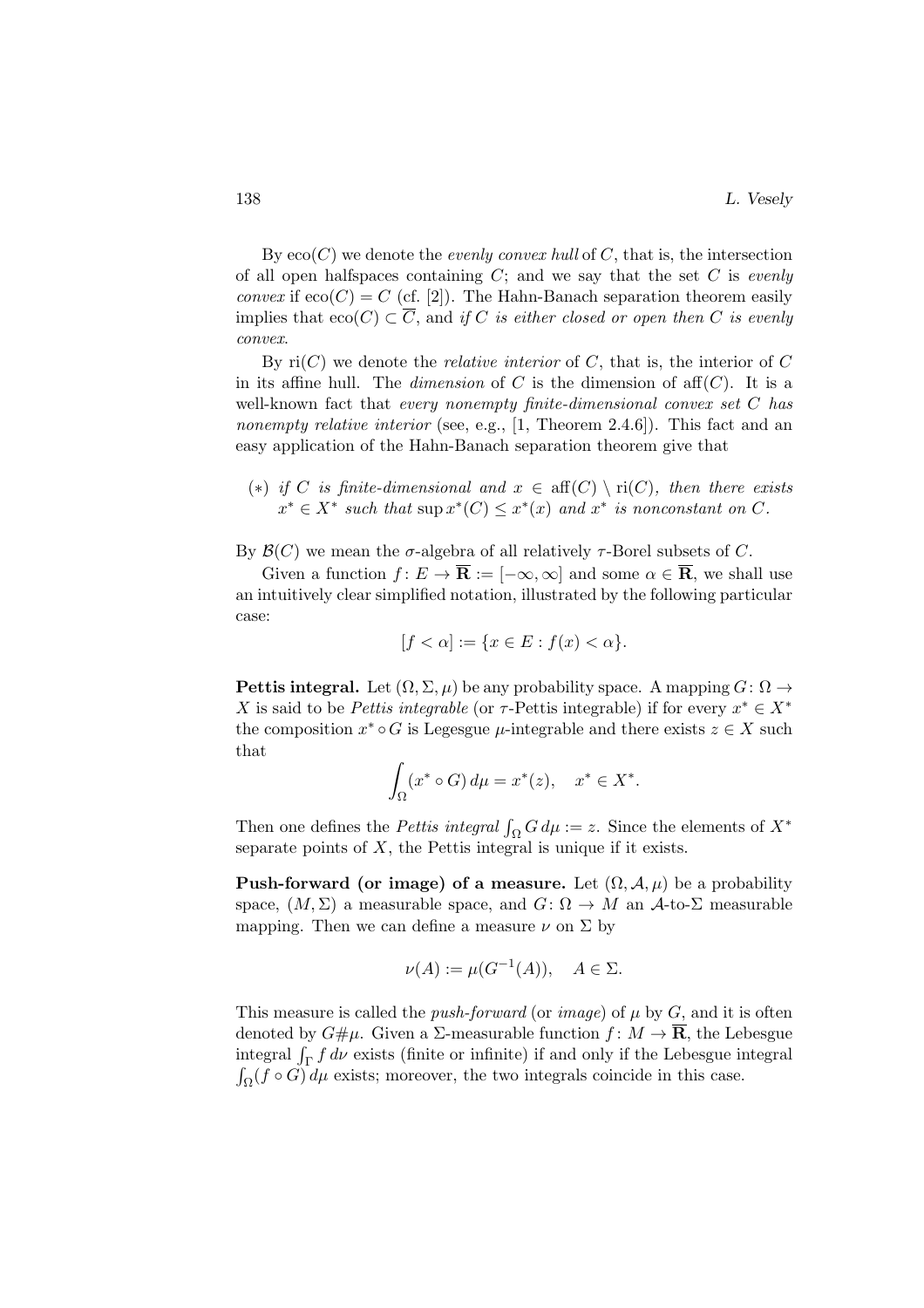Jensen's integral inequality 139

#### 3 Barycenter of a probability measure

Let  $(C, \Omega, \mu)$  be a convex probability space in X such that  $\mathcal{B}(C) \subset$ Σ. The *barycenter*  $x<sub>μ</sub>$  of  $μ$  is defined as the Pettis integral of the identity mapping  $I: C \to X$ ,  $I(y) = y$ ,

$$
x_{\mu} := \int_C y \, d\mu(y) = \int_C I \, d\mu.
$$

In other words, the barycenter  $x_{\mu}$ , if it exists, is the point of X such that

$$
x^*(x_\mu) = \int_C x^* \, d\mu, \quad x^* \in X^*.
$$

If the barycenter  $x_{\mu}$  exists, and  $x^* \in X^* \setminus \{0\}$  is such that  $x^*(x_{\mu}) \geq s :=$  $\sup x^*(C)$ , then  $x^*(x_\mu) = s$ , and  $\mu$  is concentrated on the set  $[x^* = s] \cap C$ . (Indeed, since  $\int_C \left\{ x^*(x_\mu) - x^* \right\} d\mu = x^*(x_\mu) - \int_C x^* d\mu = 0$  and the integrand in braces is nonnegative, the latter has to be  $\mu$ -almost everywhere null.)

**Corollary 1.** If the barycenter  $x_{\mu}$  exists, then  $x_{\mu} \in \text{eco}(C) \ (\subset \overline{C})$ .

*Proof.* If  $x_{\mu} \notin \text{eco}(C)$ , there exist  $x^* \in X^* \setminus \{0\}$  and  $\alpha \in \mathbb{R}$  such that  $C \subset [x^* \lt \alpha]$  and  $x^*(x_\mu) \ge \alpha$ . But this contradicts Observation 3.

We shall need the following formally stronger version of a result due to Rubin and Wesler [9], for which the same proof works.

**Theorem 1.** If C is a finite-dimensional convex set and the barycenter  $x_u$ exists, then  $\mu$  is concentrated on a convex set  $D \subset C$  for which  $x_{\mu} \in \text{ri}(D)$ .

*Proof.* Clearly, we can (and do) suppose that  $C \subset \mathbb{R}^d$ . Let  $m \geq 0$  be the smallest dimension of an affine set  $L \subset \mathbf{R}^d$  such that  $\mu$  is concentrated on  $C \cap L$ . Fix such a set L, and denote  $D := C \cap L$ . Proceeding by contradiction, assume that  $x_{\mu} \notin \text{ri}(D)$ . Then necessarily  $m \geq 1$ , and  $x_{\mu} \subset \overline{D} \subset \text{aff}(D)$  by Corollary 1. By (\*), there exists  $\xi \in (\mathbf{R}^d)^*$  such that  $\xi|_D$  is nonconstant, and  $\xi(x_\mu) \geq s := \sup \xi(D)$ . By Observation 3,  $\mu$  is concentrated on  $D \cap [\xi =$  $s = C \cap (L \cap [\xi = s])$ . Since the set in parentheses is an affine proper subset of  $L$ , this contradicts the choice of  $L$ .

#### 4 Jensen's integral inequality

A convex function  $f: C \to (-\infty, \infty]$  is called proper if the set  $[f < \infty]$ is nonempty. The *epighraph* of  $f$  is the set

$$
epi(f) = \{(x, t) \in C \times \mathbf{R} : f(x) \le t\}.
$$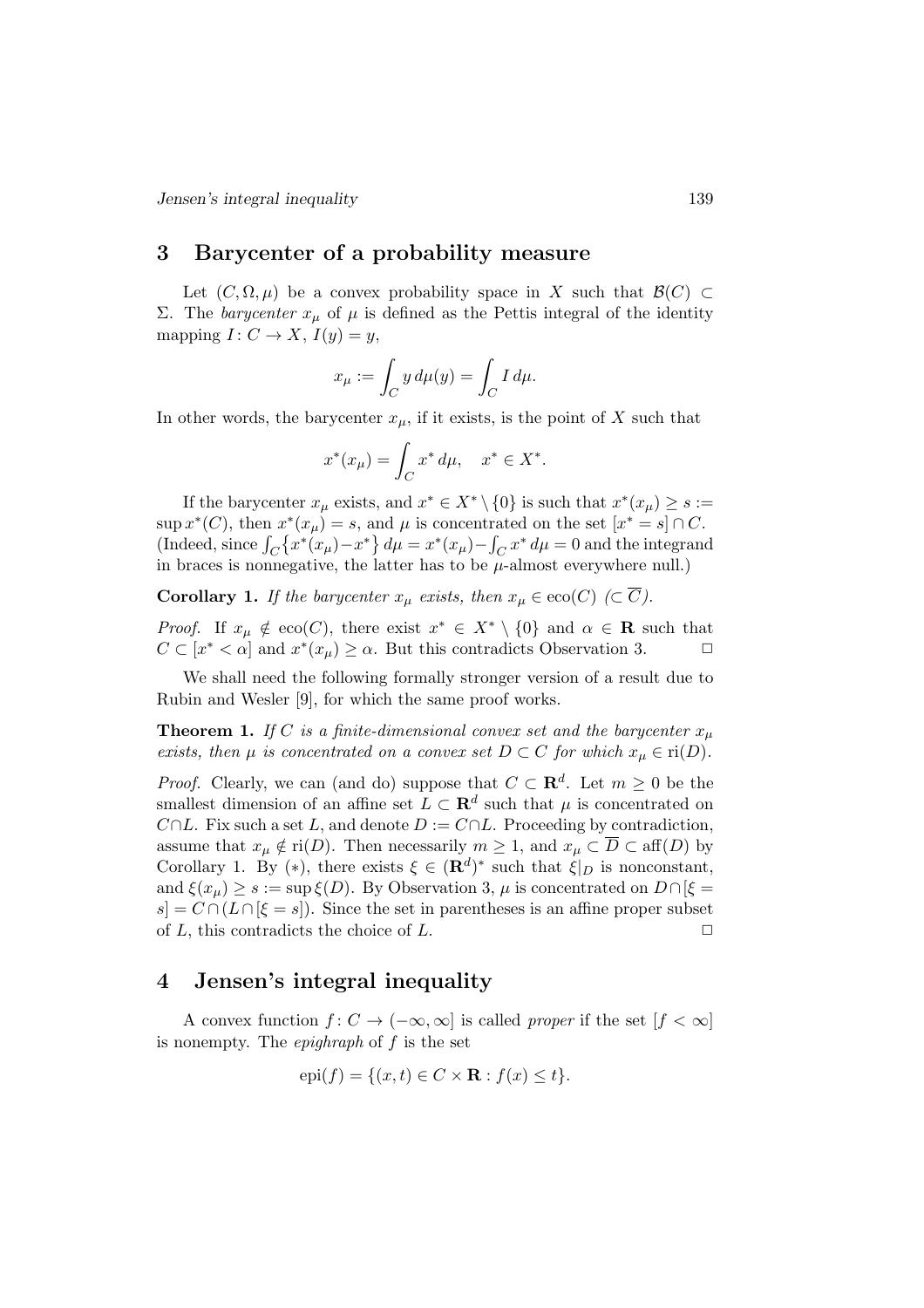It is well-known that f is lower semicontinuous if and only if epi(f) is relatively closed in  $C \times \mathbf{R}$ . Recall that a finite convex function on a finitedimensional convex set C is continuous at any point of  $ri(C)$  (see, e.g., [1, Theorem 2.1.12]).

We say that a closed hyperplane  $H \subset X$  strictly separates two points  $x, y \in X$  if the set  $\{x, y\}$  is not contained in any of the two closed halfspaces determined by H.

It is an easy exercise to show the following fact. Let  $H$  be a closed hyperplane in  $X \times \mathbf{R}$  that strictly separates two "vertically situated points", that is, two points of  $X \times \mathbf{R}$  of the form  $(x, t)$  and  $(x, s)$ . Then H coincides with the graph of a continuous affine function  $a: X \to \mathbf{R}$ . (The simple argument can be found, e.g., in the proof of [7, Proposition 3.15].)

We shall need the following simple separation-type lemma.

**Lemma 1.** Let  $C$  be a nonempty convex set in a Hausdorff locally convex t.v.s. X. Let  $f: C \to (-\infty, \infty]$  be a convex function. Let  $z \in C$  and  $t \in \mathbf{R}$  be such that  $t < f(z) < \infty$ . Assume that either f is lower semicontinuous, or the restriction  $f|_{\text{aff}([f<\infty])}$  is continuous at z. Then there exists a continuous affine function  $a: X \to \mathbf{R}$  such that  $a|_C \leq f$ , and  $t < a(z)$ .

*Proof.* Assume first that f is lower semicontinuous. Since the point  $(z, t)$ does not belong to epi(f), which is closed in  $C \times \mathbf{R}$ , there exist an open convex neighborhood V of z, and a real number  $t' \in (t, f(z))$  such that the convex sets  $V \times (-\infty, t')$  and epi(f) are disjoint. So, the two latter sets can be separated by a closed hyperplane  $H \subset X \times \mathbf{R}$ . Since H strictly separates the points  $(z, t)$  and  $(z, f(z))$ , it coincides with the graph of a continuous affine function  $a: X \to \mathbf{R}$  such that  $a \leq f$  on C, and  $t < a(z)$ .

Now, define  $D := [f < \infty]$ , and assume that  $f|_{\text{aff}(D)}$  is continuous at z. We can (and do) suppose that  $z = 0$ . Then  $Y := aff(D)$  is a subspace of X. Clearly, the point  $(0, f(0) + 1)$  belongs to the interior of epi $(f|_D)$  in  $Y \times \mathbf{R}$ . Fix an arbitrary real number  $t' \in (t, f(0))$ , and separate the point  $(0, t')$ from epi $(f|_D)$  by a closed hyperplane  $H \subset Y \times \mathbf{R}$ , which strictly separates the points  $(0, t)$  and  $(0, f(0) + 1)$ . As above, this hyperplane coincides with the graph of a continuous affine function  $\tilde{a}: Y \to \mathbf{R}$  such that  $\tilde{a} \leq f|_{D}$  and  $t < \tilde{a}(z)$ . Now, any continuous affine extension  $a: X \to \mathbf{R}$  of  $\tilde{a}$  does the job.  $\Box$ 

Now we are ready for the main results of the present paper.

**Theorem 2** (Jensen's integral inequality, first form). Let X be a Hausdorff locally convex t.v.s., and  $(C, \Sigma, \mu)$  a convex probability space in X, such that  $\Sigma \supset \mathcal{B}(C)$  and the barycenter  $x_{\mu}$  of  $\mu$  exists (in X). Let  $f: C \to (-\infty, \infty]$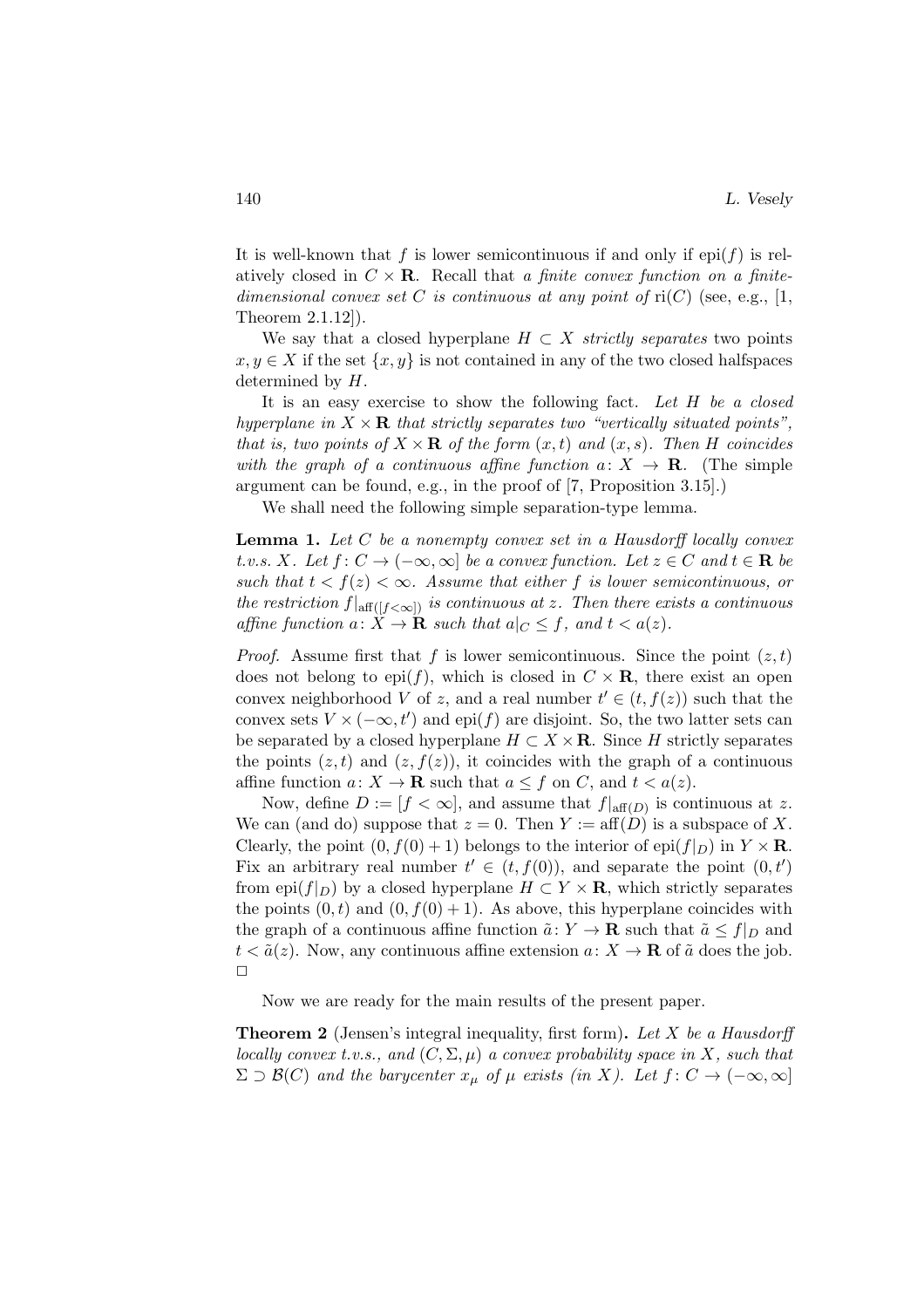be a proper convex function. Assume that at least one of the following two conditions holds.

- (I) C is finite-dimensional and f is  $\Sigma$ -measurable.
- (II)  $C$  is evenly convex and  $f$  is lower semicontinuous.

Then:

- (a)  $x_u \in C$ ;
- (b) the Lebesgue integral  $\int_C f d\mu$  exists (finite or infinite);
- (c) the Jensen's integral inequality  $f(x_\mu) \leq \int_C f d\mu$  holds.

Proof. (a) follows immediately from Theorem 1 and Corollary 1.

To show (b), it suffices to show that f is minorized, on  $C$ , by a continuous affine function  $a: X \to \mathbf{R}$ , which clearly belongs to  $L_1(\mu)$ . This is immediate by Lemma 1 if  $(II)$  holds. In the case  $(I)$ , take any point z belonging to the relative interior of  $[f < \infty]$ , and notice that  $f|_{\text{aff}([f < \infty])}$  is continuous at z. Hence Lemma 1 applies again.

(c) If  $\gamma := \int_C f d\mu = \infty$ , we are done. So let  $\gamma \in \mathbf{R}$ . Proceeding by contradiction, assume that  $\gamma < f(x_\mu)$ . If (II) holds, apply directly Lemma 1 to get a continuous affine function a on X such that  $a \leq f$  on C, and  $\gamma < a(x_\mu) \le f(x_\mu)$ ; and define  $D := C$ . Now assume (I). Since  $\gamma$  is finite,  $\mu$  is concentrated on the convex set  $[f < \infty]$ . By Theorem 1, there exists a convex set  $D \subset [f < \infty]$  such that  $\mu$  is concentrated on D and  $x_{\mu} \in \text{ri}(D)$ . As in the proof of (b),  $f|_{\text{aff}(D)}$  is continuous at  $x_{\mu}$ , and hence Lemma 1 (applied to  $f|_D$ ) provides a continuous affine function a on X such that  $a \leq f$  on D, and  $\gamma < a(x_\mu) \leq f(x_\mu)$ . The rest of the proof is common to both cases. By definition of  $x_{\mu}$ , we have

$$
\gamma < a(x_{\mu}) = \int_C a \, d\mu = \int_D a \, d\mu \le \int_D f \, d\mu = \gamma,
$$

which is a contradiction that completes the proof.  $\Box$ 

**Theorem 3** (Jensen's integral inequality, second form). Let  $(\Omega, \mathcal{A}, \mu)$  be a probability space, X a Hausdorff locally convex t.v.s., and  $(C, \Sigma)$  a convex measurable space such that  $\Sigma \supset \mathcal{B}(C)$ . Let  $f: C \to (-\infty, \infty]$  be a proper convex function. Assume that at least one of the conditions  $(I), (II)$  from Theorem 2 is satisfied. Let  $G: \Omega \to C$  be an  $\mathcal{A}-to\Sigma$  measurable mapping such that the Pettis integral  $u := \int_{\Omega} G d\mu$  exists in X. Then: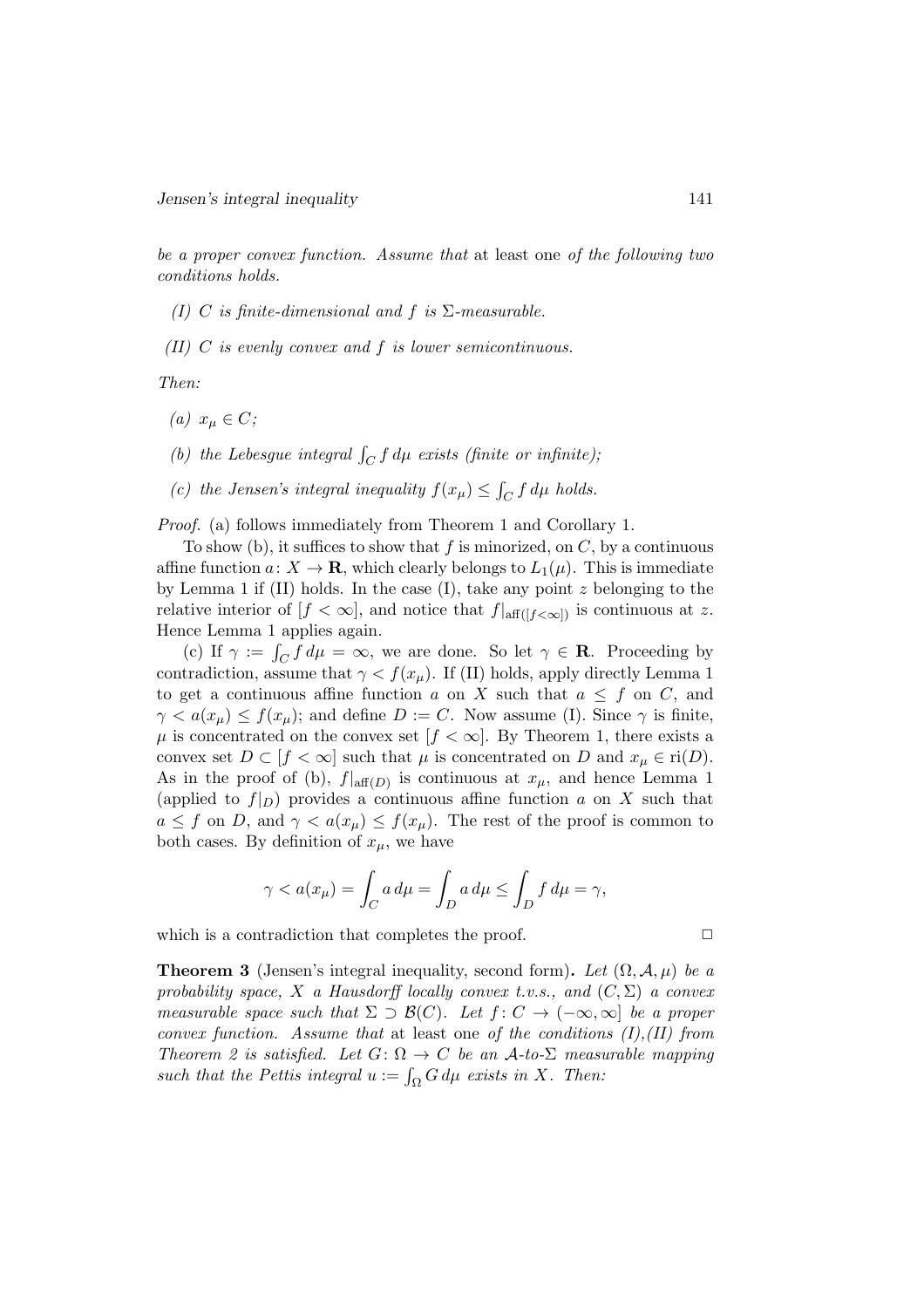142 L. Vesely

- (a)  $u \in C$ :
- (b) the Lebesgue integral  $\int_{\Omega} (f \circ G) d\mu$  exists (finite or infinite);
- (c) the Jensen's integral inequality  $f(u) \leq \int_{\Omega} (f \circ G) d\mu$  holds.

*Proof.* Consider the push-forward measure  $\nu := G# \mu$ , which is a probability measure defined on  $\Sigma$ . Then the corresponding barycenter  $x_{\nu}$  =  $\int_C x \, d\nu(x) = u$  exists, and  $\int_C f \, d\nu = \int_{\Omega} (f \circ G) \, d\mu$ . Apply Theorem 2.  $\Box$ 

### 5 Appendix on existence

Let us finish the paper with collecting some conditions that assure existence of barycenters or Pettis integrals.

Let  $(C, \Sigma, \mu)$  be a convex probability space in the Euclidean space  $\mathbb{R}^d$ , such that  $\Sigma \supset \mathcal{B}(C)$ . Let  $e_1^*, \ldots, e_d^* \in (\mathbf{R}^d)^*$  denote the coefficient functionals. Then the following assertions are equivalent:

- (i) the barycenter  $x_{\mu}$  exists (and belongs to C);
- (ii)  $\|\cdot\| \in L_1(\mu)$  for some (every) norm  $\|\cdot\|$  on  $\mathbb{R}^d$ ;
- (iii)  $\xi \in L_1(\mu)$  for each  $\xi \in (\mathbf{R}^d)^*$ ;
- (iv)  $e_i^* \in L_1(\mu)$  for each  $1 \leq i \leq d$ .

Proof. The implications  $(ii) \Rightarrow (iii) \Rightarrow (vi)$  and  $(i) \Rightarrow (iv)$  are obvious. Now assume (iv). Then clearly the point  $(\int_C e_1^* d\mu, \dots, \int_C e_d^* d\mu) \in \mathbf{R}^d$  is the barycenter of  $\mu$ . Moreover, the  $\ell_1$ -norm  $\|\cdot\|_1 := |e_1^*| + \cdots + |e_d^*|$  is clearly  $\mu$ -integrable and equivalent to  $\|\cdot\|$ , which implies (ii).  $\Box$ 

If  $\mathbf{R}^d$  is replaced by a general Hausdorff locally convex t.v.s. X then, of course, existence of  $x_{\mu}$  implies that every  $x^* \in X^*$  is  $\mu$ -integrable. The converse is not true in general. Indeed, by [5, Example 3.5] there exists a function  $f: (0,1] \rightarrow c_0$  which is not Pettis integrable with respect the Lebesgue measure  $\lambda$  on  $(0, 1]$ , while  $x^* \circ f \in L_1(\lambda)$  for each  $x^* \in (c_0)^*$ ; then the push-forward measure  $\mu := f \# \lambda$  is a probability measure on  $c_0$  which has no barycenter, and every element of  $(c_0)^*$  is  $\mu$ -integrable.

The following theorem collects several conditions under which the converse holds true. If Y is a Banach space, then  $w^*$  denotes the corresponding weak<sup>\*</sup> topology  $\sigma(Y^*, Y)$  on  $Y^*$ .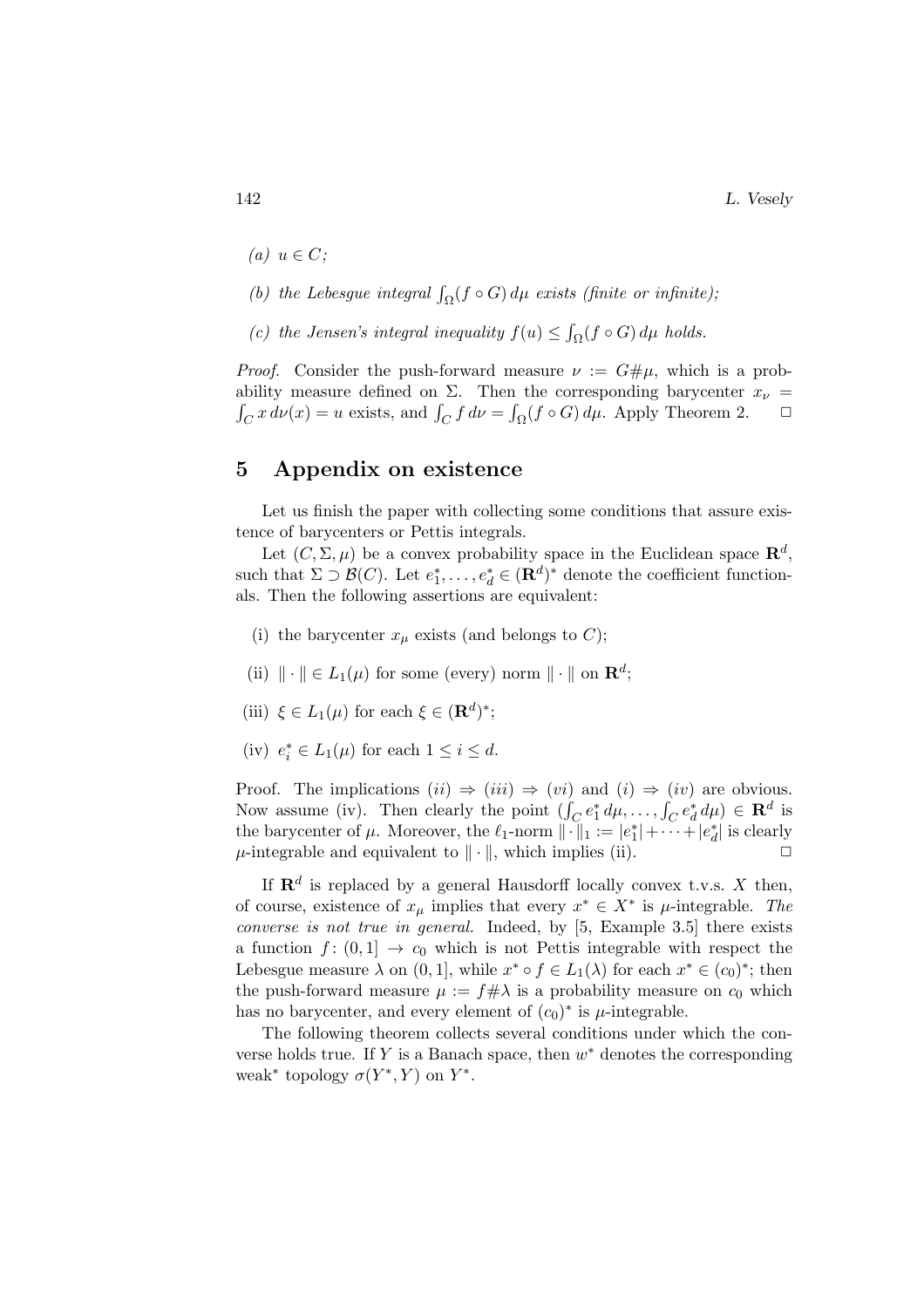Jensen's integral inequality 143

**Theorem 4.** Let  $(C, \Sigma, \mu)$  be a convex probability space in a Hausdorff locally convex t.v.s.  $(X, \tau)$ , such that  $\Sigma \supset \mathcal{B}(C)$ . Assume that

$$
x^* \in L_1(\mu) \text{ for every } x^* \in X^*,
$$

and at least one of the following conditions is satisfied.

(a) C is finite-dimensional.

(b) C is relatively  $\tau$ -compact.

(c)  $(X, \tau) = (Y^*, w^*)$  for some Banach space Y.

(d) X is a reflexive Banach space.

(e) C is separable, and X is a Banach space not containing  $c_0$ .

Then  $\mu$  admits a  $\tau$ -barycenter.

*Proof.* (a) We can assume that  $X = \text{span}(C)$ , which is ismorphic to some  $\mathbf{R}^d$ . Apply Observation 5.

(b) follows directly from [8, Proposition 1.1].

(c) This is due to I.M. Gelfand (see [5, Proposition 3.3] for the reference). The linear operator  $T: Y \to L_1(\mu), Ty := y|_C$ , has closed graph, and hence it is bounded. Then the functional  $\phi(y) := \int_C y d\mu$  is an element of  $Y^* = X$ , and it is the barycenter of  $\mu$ .

(d) By (c),  $\mu$  admits a barycenter in the weak topology of X, and hence also in the norm topology.

(e) We can assume that  $X = \overline{\text{span}}(C)$ . In this case X is separable and does not contain  $c_0$ . Apply [5, Theorem 3.6].

Now, the push-forward argument from the proof of Theorem 3 gives immediately the following sufficient conditions for existence of Pettis integrals.

**Corollary 2.** Let  $(C, \Sigma)$  be a convex measurable space in a Hausdorff locally convex t.v.s.  $(X, \tau)$ , such that  $\Sigma \supset \mathcal{B}(C)$ . Let  $(\Omega, \mathcal{A}, \mu)$  be a probability space, and  $G: \Omega \to C$  an  $\mathcal{A}$ -to- $\Sigma$  measurable mapping such that  $x^* \circ G \in L_1(\mu)$  for every  $x^* \in X^*$ . If at least one of the conditions (a)-(e) from Theorem 4 is satisfied, then the  $\tau$ -Pettis integral  $\int_{\Omega} G d\mu$  exists (in X).

Acknowledgement. The research was supported in part by GNAMPA - INdAM.